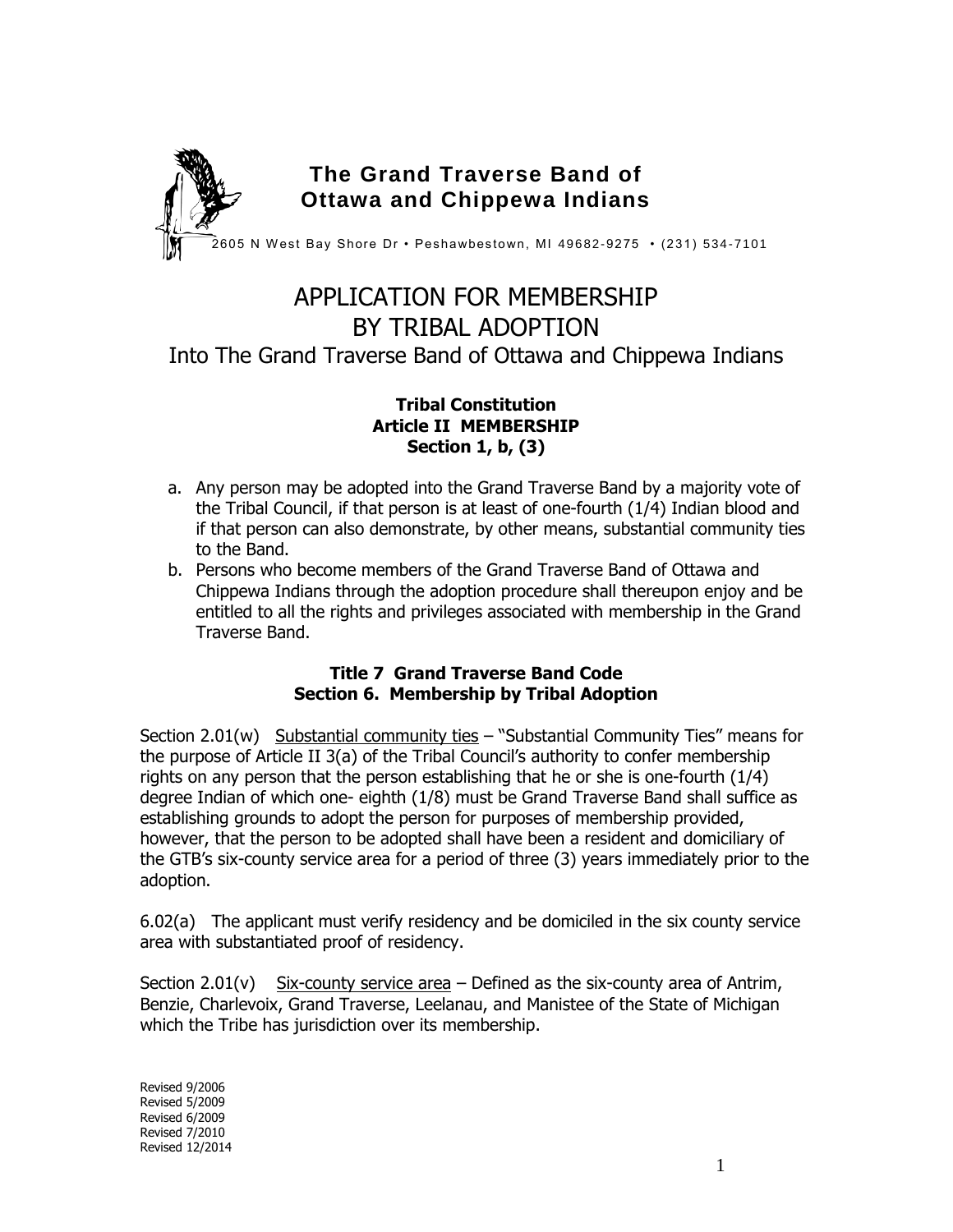## **The Grand Traverse Band of Ottawa and Chippewa Indians**

2605 N W est Bay Shore Dr • Peshawbestown, MI 49682-9275 • (231) 534-7101

Instructions for Completing the Application for Tribal Adoption Any incomplete application will be considered invalid and returned to the applicant.

- 1. Complete the entire application for enrollment. Leave no question unanswered.
- 2. Fill out the attached family tree form to the best of your knowledge. Blood quantum lines must be left blank. They will be completed by our staff.
- 3. Provide original copies of birth records/certificate. Please note that we will not use hospital records of birth. You must provide a state certified record listing the applicant's birth parents. Our office will mail the original back to you.
- 4. Provide original copies of any other documents that will allow us to trace the applicant's lineage to the Durant Roll.
- 5. Provide original copies of documents that may have legally changed the applicant's name including divorce decrees and family adoptions.
- 6. Provide the applicant's original Social Security Card. Our office will mail the original back to you.
- 7. Provide proof of where the applicant has resided for the last three (3) years.

We may request other information we feel is necessary to complete the process.

No person shall be eligible for enrollment if he or she is an enrolled member of another Federally Recognized Tribe, Band or Group. GTB recommends that the applicant who is currently enrolled with another Tribe, does not relinquish their membership with that Tribe until they are notified that they are eligible for enrollment in the Grand Traverse Band.

The applicant's family tree will be researched to determine the applicant's blood quantum. Once all documents have been provided and the research is complete your application will be forwarded to the Membership Coordinator and then the Tribal Council for their consideration. If Tribal Council chooses to further consider your application you will be contacted and told when you must appear for a closed session meeting with the Tribal Council and the Membership Coordinator.

If the applicant is accepted as a member of the Grand Traverse Band of Ottawa and Chippewa Indians a Tribal Identification card will be issued.

Applicant or Parent/Guardian if under 18

#### **I have read and understand the instructions given.**

Signature\_\_\_\_\_\_\_\_\_\_\_\_\_\_\_\_\_\_\_\_\_\_\_\_\_\_\_\_\_\_\_\_\_\_\_\_\_ Date\_\_\_\_\_\_\_\_\_\_\_\_\_\_\_\_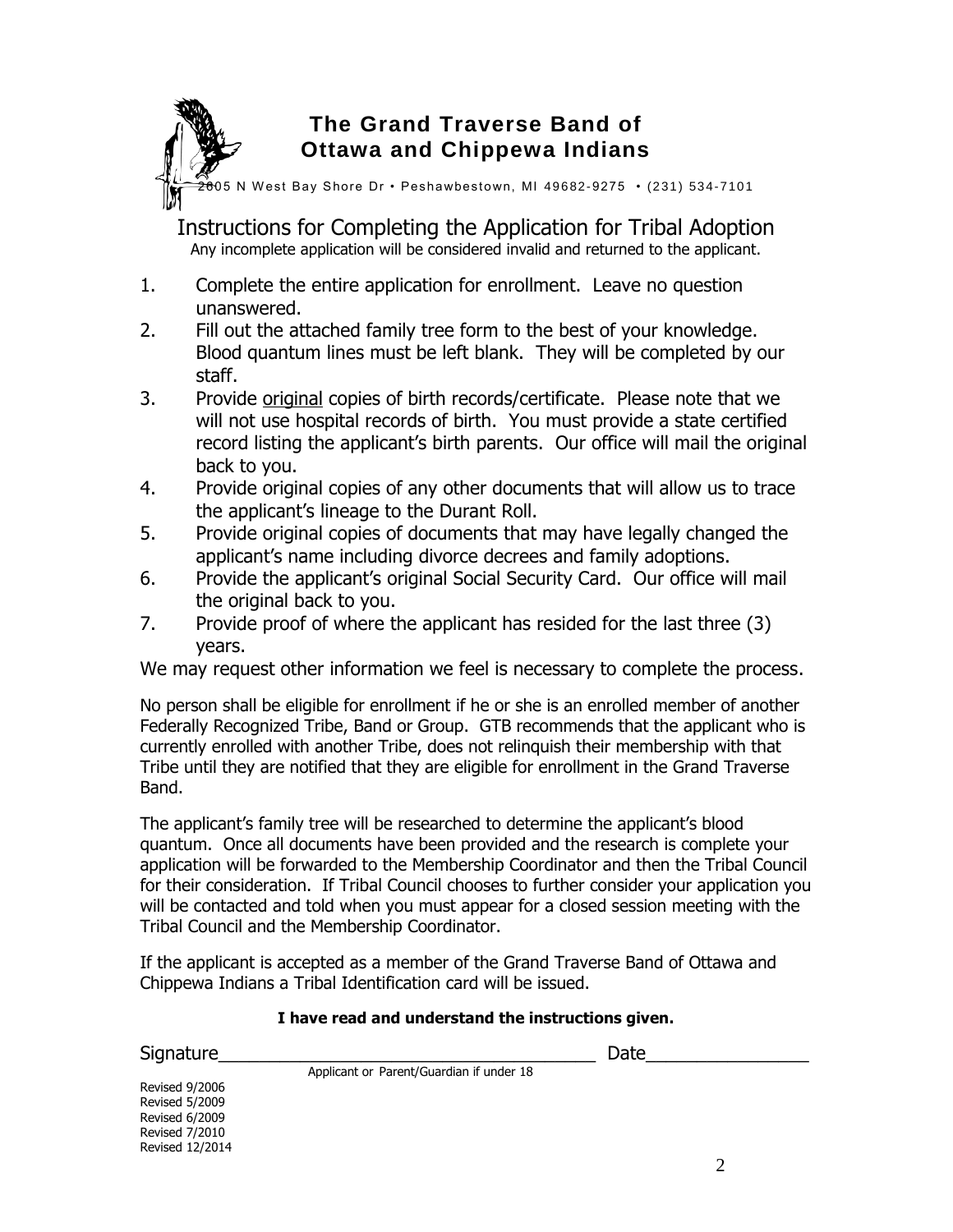

### **The Grand Traverse Band of Ottawa and Chippewa Indians**

 $\widehat{\text{2605}}$  N West Bay Shore Dr • Peshawbestown, MI 49682-9275 • (231) 534-7101

# APPLICATION FOR MEMBERSHIP BY TRIBAL ADOPTION

Into The Grand Traverse Band of Ottawa and Chippewa Indians

#### **When completing the application for a minor: The answers you provide are the answers for the applicant.**

**ALL questions must be answered or the application will be denied.**

**The most current application will be used. (See bottom left for revision date)**

| Has the applicant ever had a name change? ___ Please list all maiden, married, adopted and                     |  |  |  |
|----------------------------------------------------------------------------------------------------------------|--|--|--|
| What document was used to make this change? $\square$ Affidavit of Parentage $\square$ Court Documents         |  |  |  |
|                                                                                                                |  |  |  |
|                                                                                                                |  |  |  |
|                                                                                                                |  |  |  |
|                                                                                                                |  |  |  |
|                                                                                                                |  |  |  |
|                                                                                                                |  |  |  |
|                                                                                                                |  |  |  |
|                                                                                                                |  |  |  |
|                                                                                                                |  |  |  |
| Applicant's Telephone (1, 2008) [2010] [2010] [2010] [2010] [2010] [2010] [2010] [2010] [2010] [2010] [2010] [ |  |  |  |